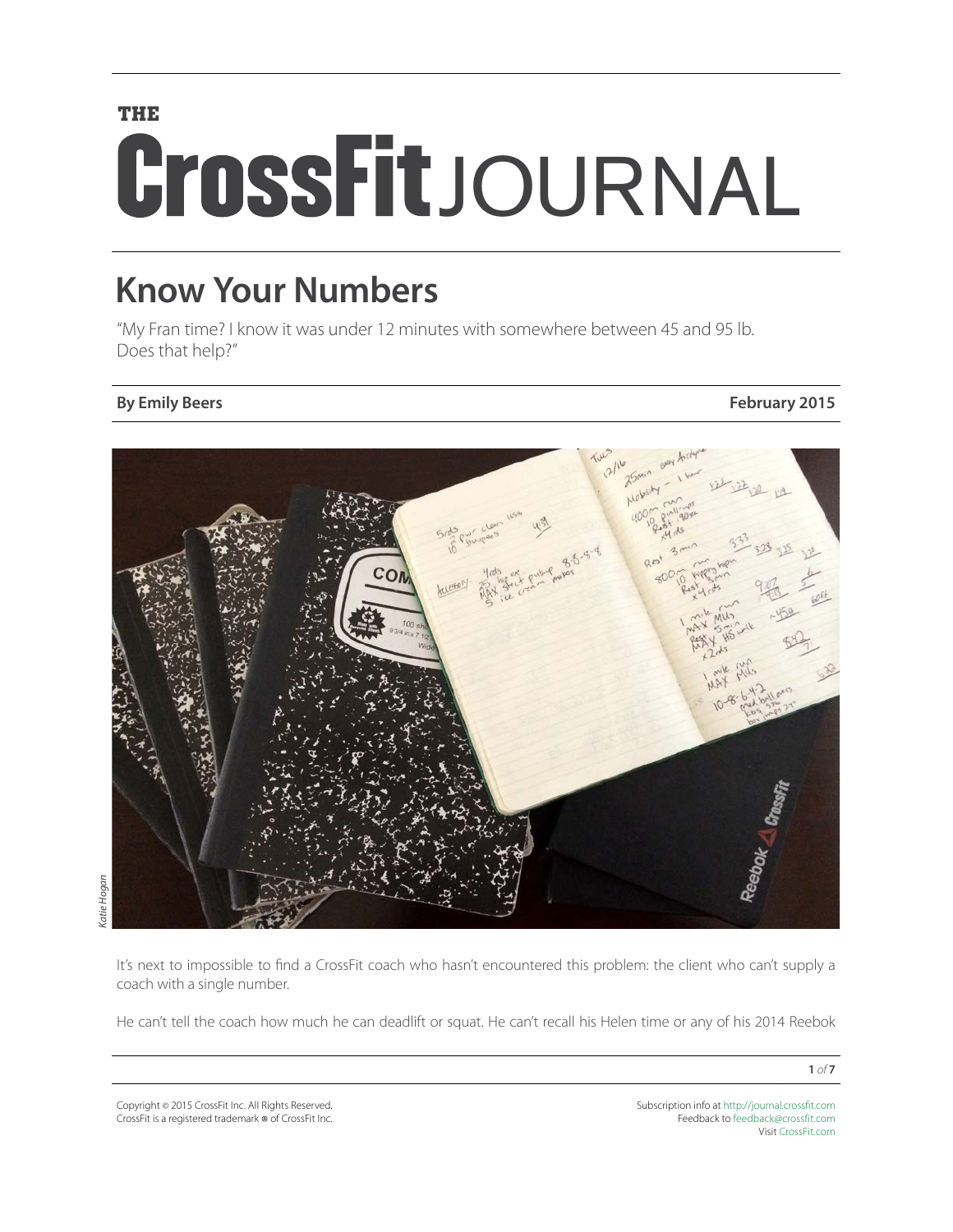CrossFit Games Open scores. He can't remember if a vague press number was for 1, 3, 5 or 10 reps. He stares blankly when told to do a workout with approximately 50 percent of his 1-rep-max clean and then starts loading his bar by looking at the loads others have selected.

# "The methodology that drives CrossFit is entirely empirical."

—Greg Glassman

By failing to provide any point of reference to the coach, the athlete is preventing the coach from tailoring the workout to the athlete and helping him get the best results possible. Consider an athlete whose 5 x 5 squat workout includes 3 "work sets" that are far too light to produce any improvements in strength. Or consider a conditioning workout that quickly becomes a test of strength when an athlete has supplied vague numbers and a coach wasn't able to scale appropriately.

What's a coach to do? Sit down with the athlete and have an educational heart-to-heart? Buy him a notebook and a pen? Berate him to start using the logbook he's already been given? March him over to the computer and sign him up for an online workout tracker?

CrossFit is observable, measurable and repeatable. In the 2007 CrossFit Journal article ["Understanding CrossFit,"](http://journal.crossfit.com/2007/04/understanding-crossfit-by-greg.tpl) CrossFit Inc. Founder and CEO Greg Glassman explained why data matters.

"The methodology that drives CrossFit is entirely empirical," Glassman wrote. "We believe that meaningful statements about safety, efficacy, and efficiency, the three most important and interdependent facets of any fitness program, can be supported only by measurable, observable, repeatable facts, i.e., data."

Most people who get into CrossFit understand this concept, and their desire to improve their fitness naturally leads them to diligently pull out their notebook or phone to log their scores after each workout. Some athletes do

the same with their nutrition, their sleep and even their stress levels. Others still get so caught up in the numbers they can tell you their Open scores going back to 2011.

It's satisfying to see improvement, and keeping track of data can also tell athletes and coaches what's working and what's not, allowing them to make appropriate adjustments.

Katie Hogan, a longtime coach and member of CrossFit's Level 1 Seminar Staff, pointed out measuring progress empirically is something high-level athletes have been doing for a long time.

"In a lot of non-CrossFit gyms, most people don't track their workouts. But looking back to when I was trying to perform my best in college, we wrote everything we did in the weight room. We were very data driven, and we weren't doing CrossFit then," said Hogan, who played volleyball and competed in shot put and javelin at the University of California, San Diego.



*A desire to improve fitness naturally leads many athletes to diligently log their scores after each workout.*

**2** *of* **7**

Copyright © 2015 CrossFit Inc. All Rights Reserved. CrossFit is a registered trademark ® of CrossFit Inc.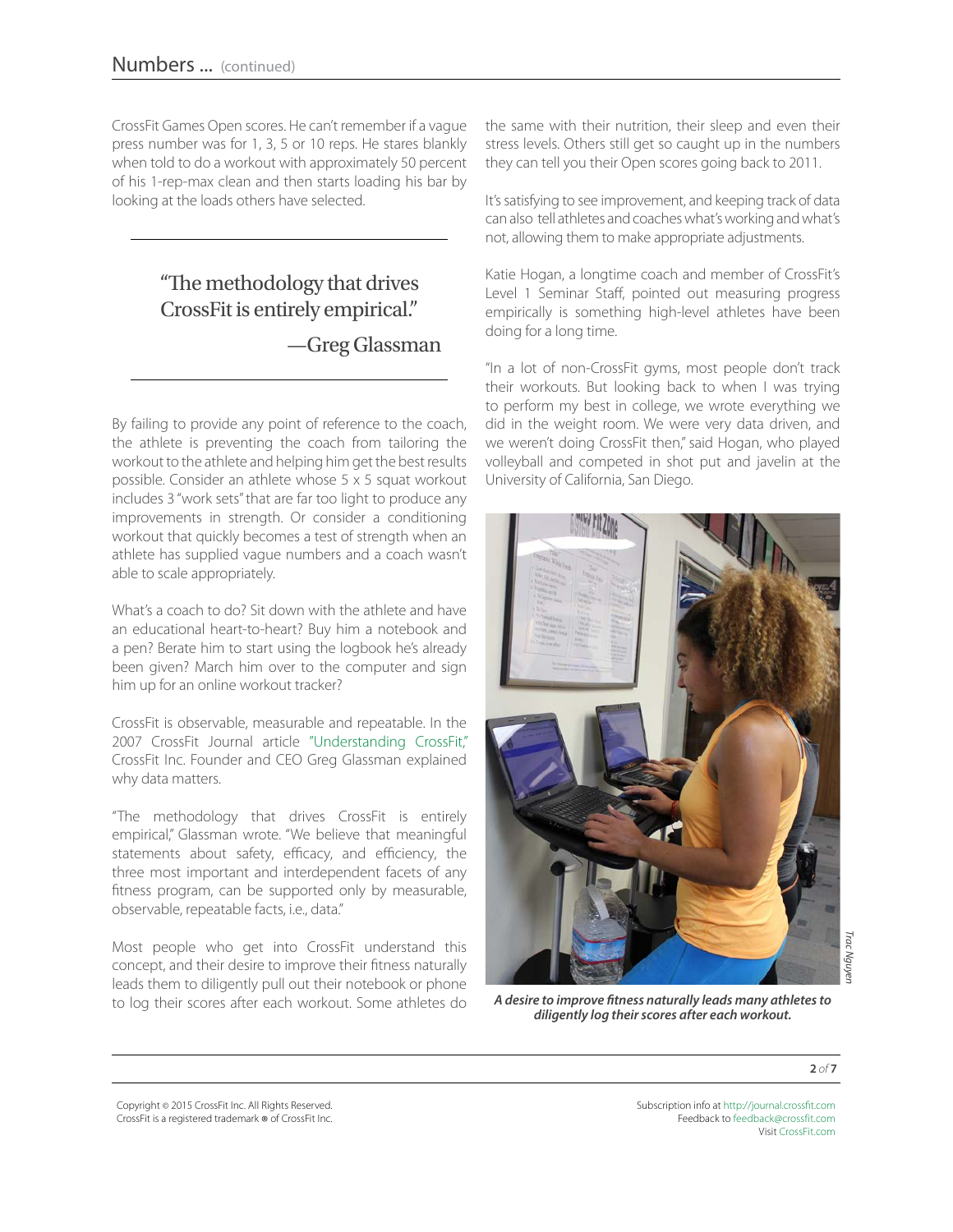"CrossFit didn't invent tracking workouts, but for a lot of people CrossFit is their first experience with a sophisticated strength-and-conditioning program, so (tracking their progress) is a new idea," she said.

Some people have to be taught, convinced and reminded of the importance of recording their performances and their progress in the gym.

Hogan loves how CrossFit brings the concept of measuring and tracking your fitness to the general population. With that said, some people have to be taught, convinced and reminded of the importance of recording their performances and their progress in the gym.



At House of CrossFit, former owner Erik Preston created a data on their own" *wall-mounted matrix he used to record his clients' benchmark numbers. In time, they started logging numbers themselves.* 

While 100 percent compliance might be unrealistic, coaches such as Hogan and fellow Level 1 Seminar Staff member Erik Preston have developed strategies to help their clients understand and even embrace the idea of recording their numbers.

#### **The Culture of Data**

Erik Preston is the former owner of House of CrossFit in Carlsbad, California, an affiliate he opened in 2008. He transferred ownership last October to become a full-time member of CrossFit's Seminar Staff. Preston admitted it was difficult at times to get certain clients to understand and comply with his request to record their workouts at House of CrossFit.

"For some (the concept) is a quick transition, and for others it's harder," Preston said. "If you polled any affiliate owner, you would find different species inside each CrossFit box. Some people are religious about tracking all their metrics, including nutrition and sleep and stress."

Preston discovered the transition happened naturally for these athletes.

"First, people see anecdotally how they're improving, and then eventually they start to latch on," he said.

Preston found that one very important aspect of tracking data is found in the culture and programming of each individual box.

"Some gyms might not repeat benchmark workouts as regularly as others, so clients don't really have a metric to compare," he explained.

When Preston ran the show at House of CrossFit, he made it a priority to ensure his athletes repeated benchmark lifts and workouts and tracked their numbers. To help create a data-conscious culture, he initially took on the task himself.

"I had a big matrix placed on the wall, and I recorded all the data for their benchmark lifts," Preston said. "It turned our culture—over time—into one where people would huddle over that matrix on the wall to eventually (record)

**3** *of* **7**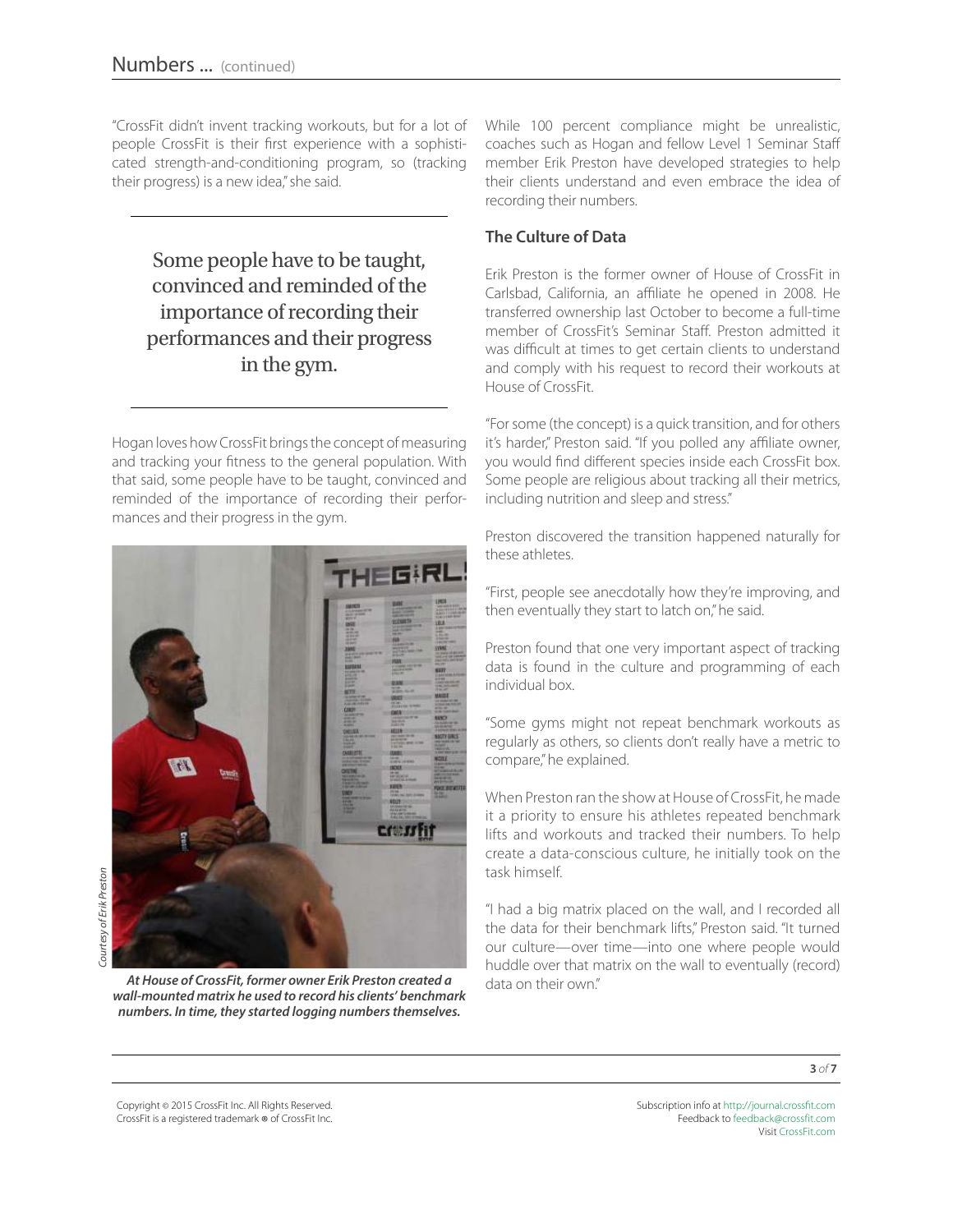

*Many coaches find success when they create a culture where athletes care about their numbers .*

While some coaches like using a board to motivate clients, Preston was less concerned with creating a personal-bests culture than he was with creating a milestone culture that highlighted achievements such as mobility improvements, skill acquisition, and first overhead squats and pull-ups.

"This reinforced the fact that mechanics play a huge role (in fitness), too," Preston said.

Similarly, fellow Level 1 Seminar Staff member Stephane Rochet had success in creating a culture where athletes learned to care about their numbers when he was a strength-and-conditioning coach for seven years at the University of San Diego, where he worked with 500 athletes on 17 teams. Rochet set up a giant leaderboard for his varsity athletes and started tracking their numbers for them—such as their maxes for presses, squats and pull-ups.

"We would also do met-cons, and they would compete against the other people on their team," Rochet said. "Or sometimes two teams would compete against each other."

He added: "They responded well to this. It was important to let them know that they should take pride in this stuff and that the things we were measuring correlated to

better performance on the field or the court. And once they saw that, they got into it."

For Preston, the real beauty of recording performance is how it creates a level of accountability and how it encourages people to work harder than they otherwise would.

"It's not always what the data brings out. It's the act of measuring and observing that keeps (people) engaged (and more invested), and it can affect their intensity and their effort in the workout." he said.

#### **Hard Numbers Vs. the "Suck-O-Meter"**

On top of being part of the CrossFit Level 1 Seminar Staff for the last three-and-a-half years, Hogan coaches at CrossFit CSA in Dublin, California. Although she's careful not to generalize, Hogan has discovered former high-level athletes tend to catch on pretty quickly to the idea of monitoring physical progress with empirical data, whereas people who have never played sports before often have a harder time understanding why data is so important. Some simply find it tedious to write their scores down after every trip to the gym, so they just avoid doing it altogether.

**4** *of* **7**

Copyright © 2015 CrossFit Inc. All Rights Reserved. CrossFit is a registered trademark ® of CrossFit Inc.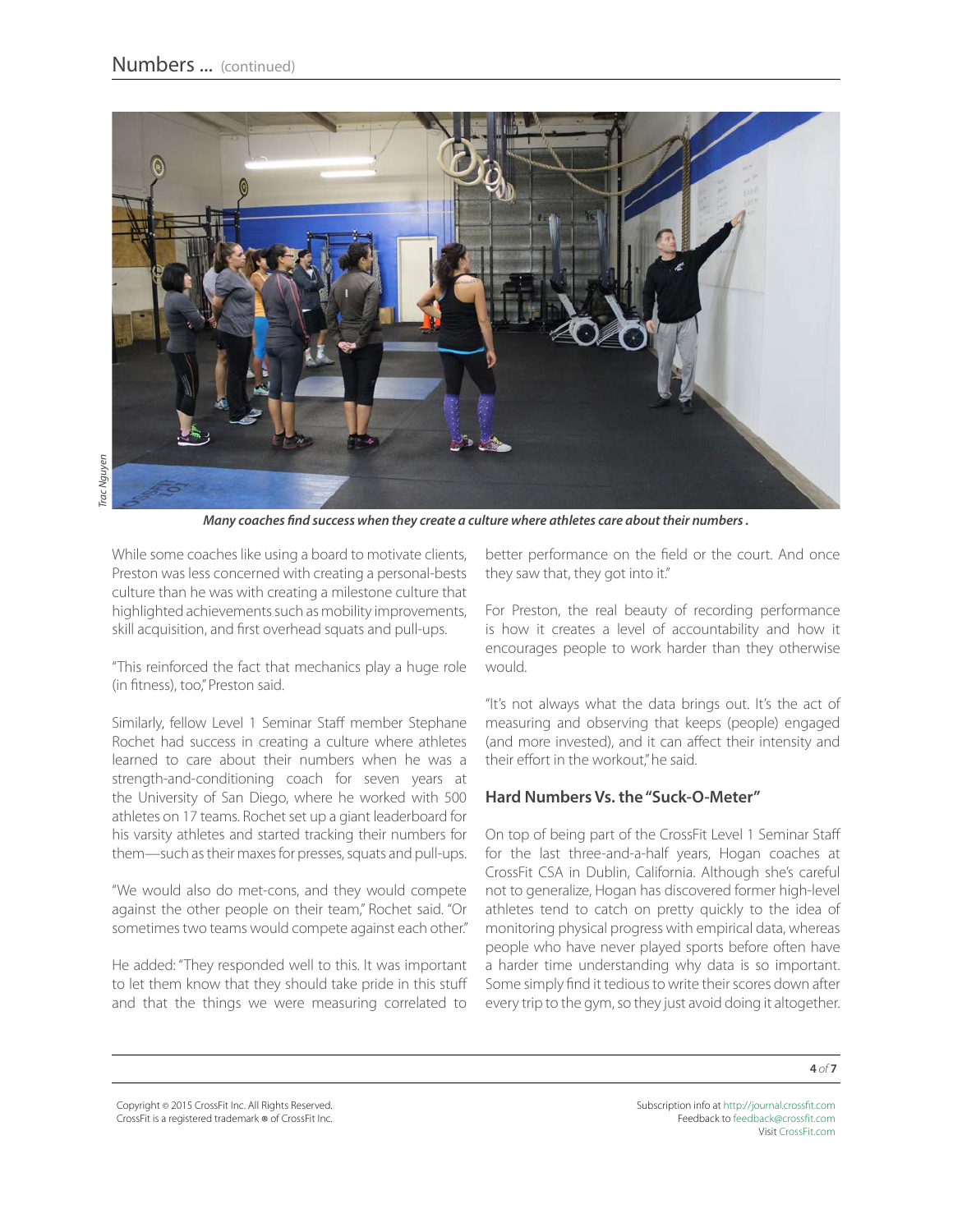Hogan believes educating these individuals is key. She'll often sit down with them and explain she's not just trying to be a nagging coach; there's a reason behind her requests for data tracking. During these meetings, Hogan always asks her clients about their goals.

# "These people identify CrossFit tracking as something for athletes, which is completely false."

## —Katie Hogan

Sometimes they give answers such as, "Oh, I just want to be in shape."

"Well, what does that mean to you?" Hogan asks in return.

Some want to gain or lose weight. Some want to feel better. Others want to improve numbers their doctors noted, such as cholesterol levels and blood pressure.

"So what we need to do is attach those goals to numbers," Hogan tells her clients. "Whatever those goals are, we need to track whatever you're doing and see if we can reach those goals."

She continues: "Track what we're doing, so when you go into that appointment with your doctor, we have a notebook to look back on, and now we have data so we know what's working and what's not."

One objection Hogan commonly encounters is the idea that tracking numbers is just for competitors.

"These people identify CrossFit tracking as something for athletes, which is completely false. It's the opposite way to look at it," she said.

When Hogan encounters these objections, she does her best to convince people they're the exact same as the competitors. Hogan explains how training will enhance the rest of their lives, and keeping track of their progress is an important part of the process.



*Regardless of an athlete's individual goals, Level 1 Seminar Staff member Katie Hogan firmly believes tracking progress is an important part of success.*

Copyright © 2015 CrossFit Inc. All Rights Reserved. CrossFit is a registered trademark ® of CrossFit Inc.

Subscription info at <http://journal.crossfit.com> Feedback to [feedback@crossfit.com](mailto:feedback@crossfit.com) Visit [CrossFit.com](http://www.crossfit.com)

**5** *of* **7**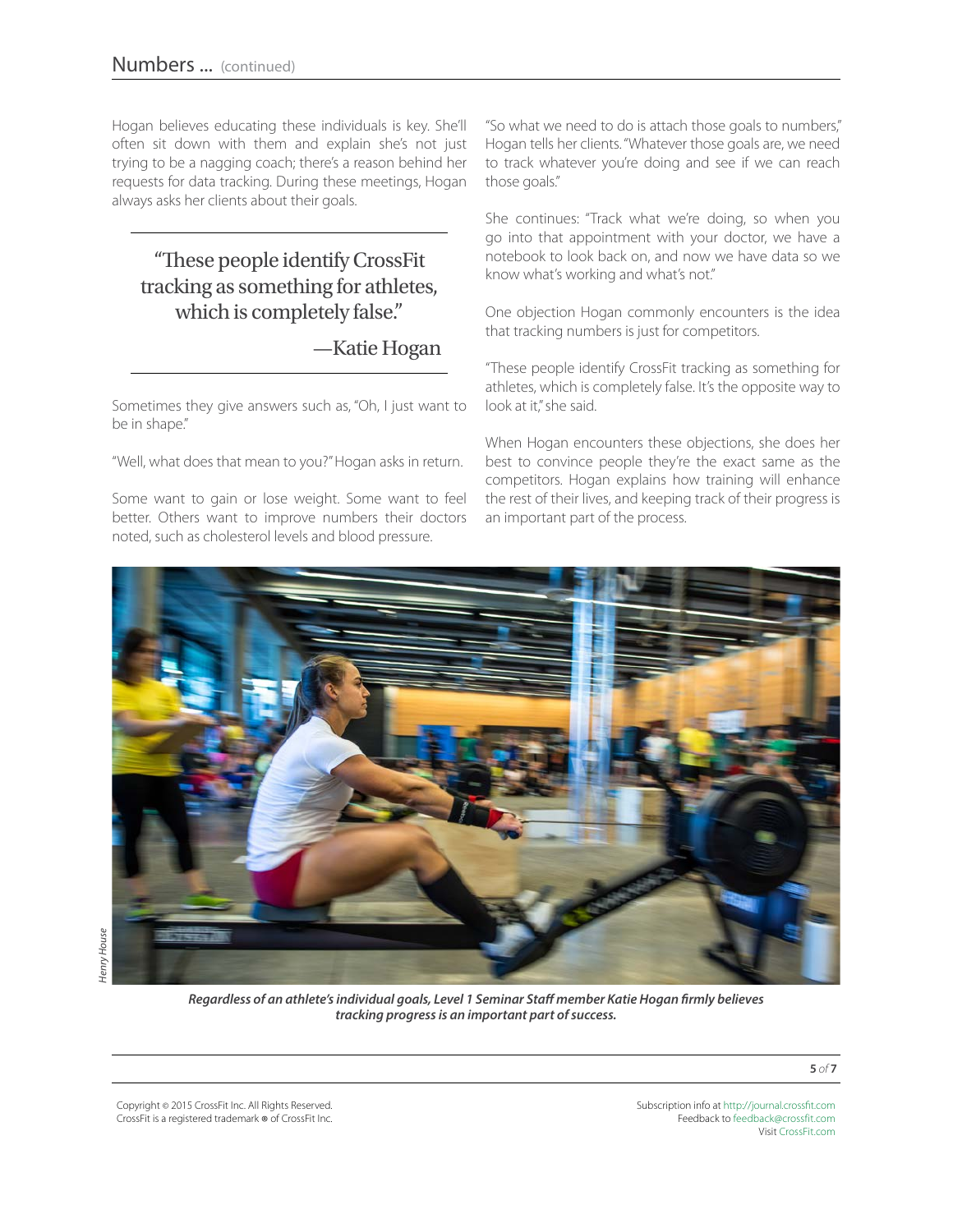"My parents are in their 60s, and they're writing down what they're doing every day. They can whip out their book, and I can see what we need to work on that day," she said.

Despite her efforts, some clients refuse to jump on board. This is where Hogan's tough-love approach begins. As a coach, your instincts might tell you to try harder and give these clients more attention in class, but Hogan does just the opposite.

"It's not worth my time," she said.

To give these clients more attention than other members is like a parent reinforcing bad behavior, she explained. Instead, she uses something she calls the "suck-o-meter." For example, she'll tell a client to lift a weight that's about 70 percent on the suck-o-meter, which is based on an imagined scale on which 100 percent is the maximum discomfort.



*Trac Nguyen (left) of CrossFit 101 introduces clients to the gym's* bother Nguyen. *tracking system as soon as they walk through the door.* 

"Everyone else is getting out calculators and notebooks, but if you're going to make up a number every time you come, then that's the best guidance I can give you," she'll tell clients who refuse to provide data.

Of course, Hogan doesn't just abandon these clients. She watches their mechanics closely and helps them adjust when necessary. Generally, though, she's found her admittedly subjective suck-o-meter resonates with clients in a way that gets them close to where they should be in a workout.

"If they're not going to track (numbers), then use the sucko-meter," she shrugged. "I'm going to work with the people who know what they're going to hit."

#### **Tracking Solutions**

There are many ways clients can track their numbers, including online programs, Google documents and old-fashioned notepads. It can be challenging for a coach to know what system works best to maximize compliance.

Trac Nguyen of CrossFit 101 in San Jose, California, had success when he streamlined his gym and pushed one online logging system on his clients. When he launched the system, he instated burpee penalties for ignoring it.

"We had some motivational consequences. If they didn't log, the whole class had to do burpees," Nguyen explained. The burpees were all in good fun, but the consequences produced the desired effect: People started tracking more and more, and now almost all of his members use the software.

Nguyen now starts the process the moment a new client walks through the door for fundamentals. He marches him right over to the computer and shows him how to use the system.

"We spend an entire session where we stand right next to them and let them figure it out," Nguyen said.

He admitted he still has some members who don't use the software. Some of his older members are a bit shy with computers and choose to use a notebook, while a few others use other online tracking services. This doesn't

**6** *of* **7**

Copyright © 2015 CrossFit Inc. All Rights Reserved. CrossFit is a registered trademark ® of CrossFit Inc.